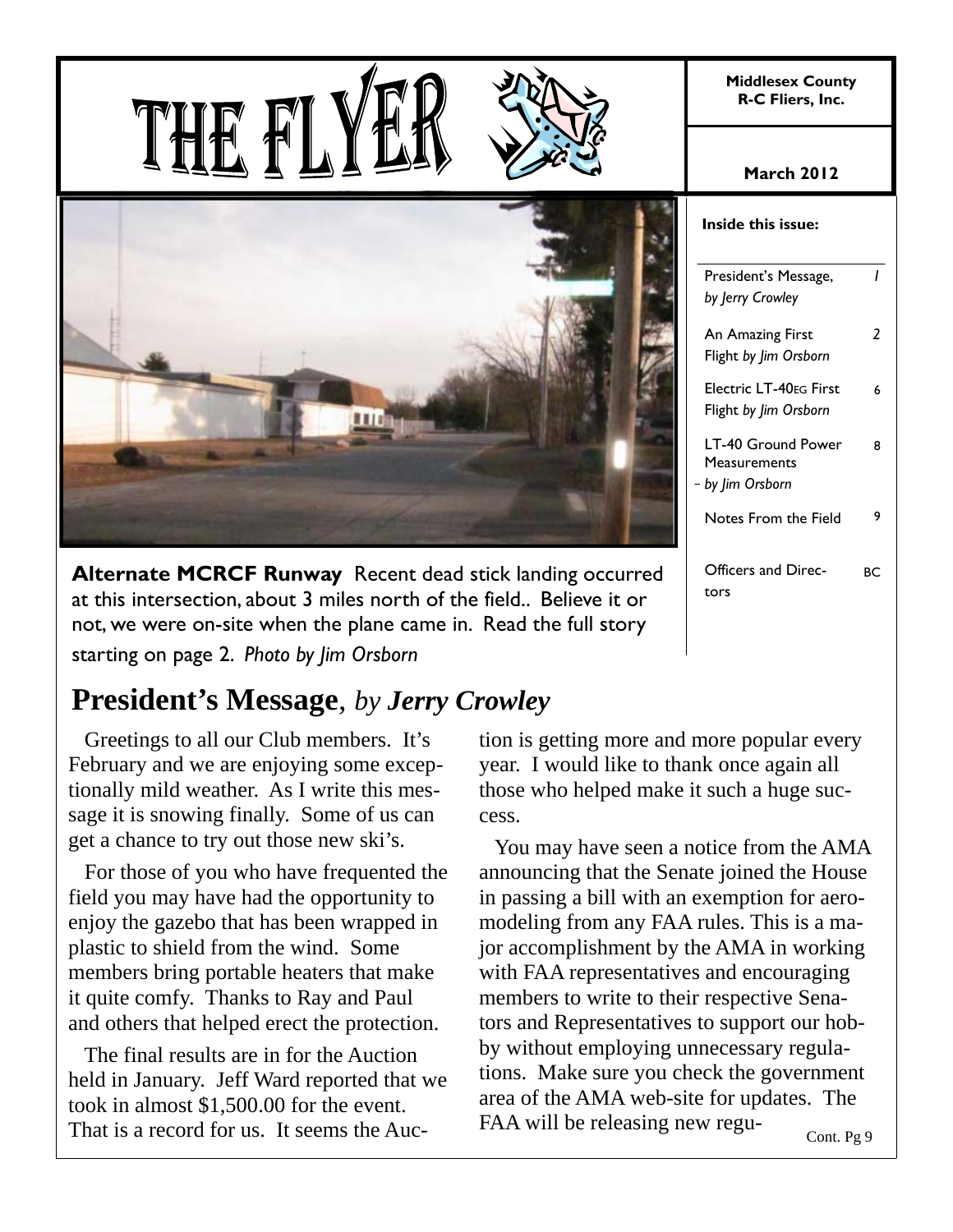

#### **An Amazing First Flight**

*by Jim Orsborn*

 On Tuesday, Feb. 14th Shane Goyette and his father, Daniel, showed up at the field for Training Night and their first flight on a brand new Kadet LT-40EG. Little did we all know that the afternoon flight was going to be so exciting.



Final Pre-flight adjustments to Shane's LT-40

 Ray was already working on the plane when I showed up about 3:30. I had left work early expecting to see Ray make the maiden flight on his new Electric LT-40EG, but I fully understood what he was doing to get Shane's plane ready first.

 Ray's pre-flight inspection of Shane's plane suggested a few minor adjustments were needed. The flight battery needed to be moved to the rear to correct for a slight nose heavy situation. And once we had the correct placement, we needed to secure the battery to the floor so that it would not move in flight.

 A check of the control throws showed that the aileron and the elevator servos were reversed? We were not sure why, because Ray thought this had been checked

during an earlier pre-flight inspection. That inspection had identified some major changes that were needed, so Shane and his Dad had been sent home to make the changes before the planes maiden flight. Dan mentioned that they had charged the batteries for over 24 hours in anticipation of this first flight

 With everything working, Ray fueled the plane and we had the engine running in no time. The engine was a new OS .46AX, so it was going to be ready for a great flight. We'd do a rich run, but let the engine break in during the maiden flight.

 As we do with every first flight, Ray and I took the plane to the runway expecting to take it up for a trim flight, land it and make the minor adjustments and then get airborne again for the student's first lesson.

 As we went to the runway, Ray had me walk ahead so that he could do a range check. He also asked Shane again to confirm that the battery had been fully charged. Nose up, full throttle confirmed the engine was not too rich and the clunk was not fouled. Final control throw check and we were set.

 Takeoff was dead straight down the runway, followed by a nice steady power climb to altitude. Ray checked the plane for hands-off trim and commented that it needed two clicks of left trim, but was already flying hands off. So we called Shane down to see for himself how the new plane was flying.

 Shane had already demonstrated his skill level, by flying both left and right turns on the Club's plane and buddy box. So Ray handed the transmitter to Shane.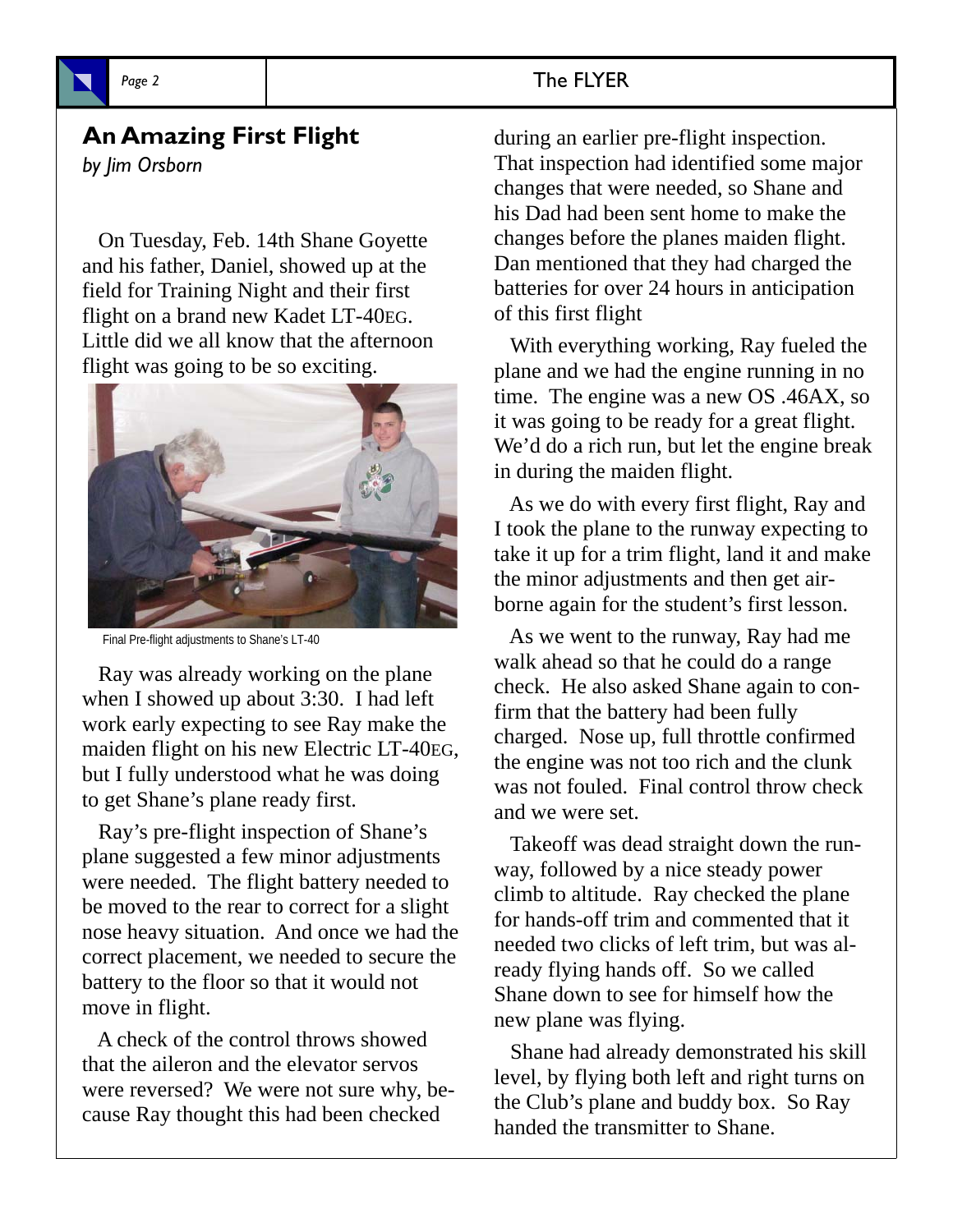#### March 2012 *Page 3*

 It looked like Shane was making nice left turns. The plane was easy to see and he was able to maintain a constant altitude. As the plane continued making a left turn, it started to drift out over the big pine tree. So I asked Shane to bring it closer to the field. His reaction was that he was giving full right stick, but the plane was not responding! I glanced at the sticks to confirm his inputs. At that point, Ray took the transmitter from Shane and tried to correct the plane as well. No response.

 I told Ray to cut power, again there was no response. — We've now got a runaway plane, doing gradual left turns and drifting with the wind to the north.

 Everyone at the field was called into action. Paul Sullivan grabbed the transmitter and started running north. Paul got into Bob Prescott's truck and they tried to follow the plane. Their search went over Rt 3 and down River Street towards Billerica Center.

 Shane headed out with Ray and noticed that his father had gotten their truck and was on Treble Cove road. Shane and Ray joined Daniel and headed north on Treble Cove Road.

 I stayed on the runway, thinking someone should get a last known position when it disappeared. I watched the plane continue to make left circles and drift north. I last saw the plane miles north of the field.

 It was 4:25 PM when I saw the plane make a lower altitude turn. It had apparently run out of fuel and was headed down. The heading from our runway was about 10 degrees east of the tall pine tree.

 I called Bob Prescott who came back to the field with his i-phone and GPS map. The terrain map showed that the heading was towards Hobby Fever, and my distance estimate was that it was well past there, probably over the old mill area of Billerica or maybe south Lowell. Neither Bob or I knew where the others were, but we were pretty certain that the plane was a goner, because it had flown so far away.

 It's really hard to get a distance measure from the ground. But it is usually a good idea to get an accurate heading to a downed plane.



Post-flight recovery of Shane's LT-40

 A cell phone call to Ray confirmed that he was now headed back towards the field. When he got to the field, with Shane and his father. I told them that I had seen the plane fly out of sight, north of the field. Ray didn't want to listen. I thought he was upset over losing the plane, but he wanted me to stop talking and come with him. There, in the back of Dan's truck was the missing LT-40! How could it be?

#### **The LT-40's Runaway Flight Path:**

 As he left the field, Dan had picked up Ray and Shane on Treble Cove Road. He drove off following the flyaway LT-40 that was headed north. They drove up Treble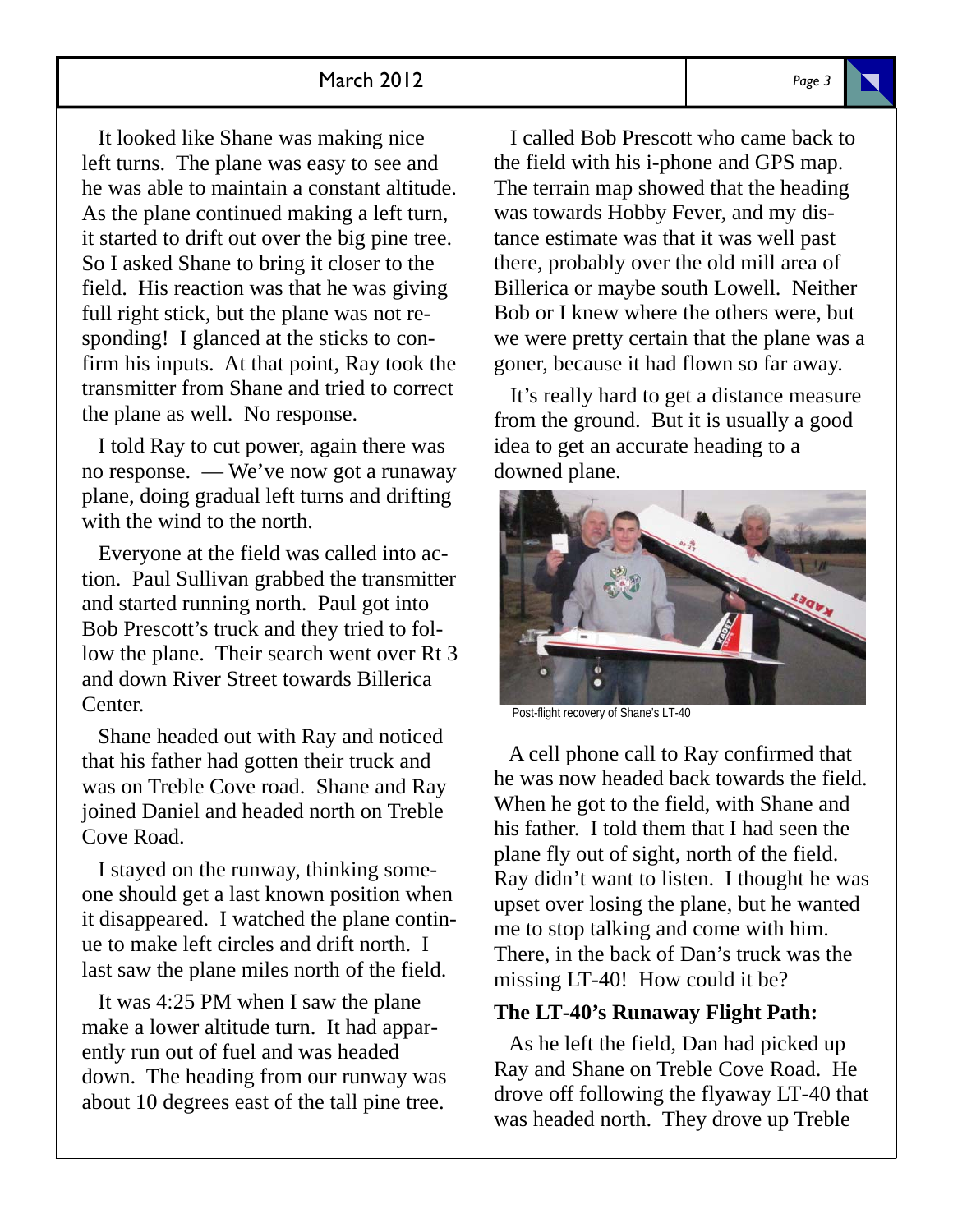#### Page 4 and The FLYER

Cove Road and crossed Rt. 3. With Ray and Shane as spotters, they confirmed it was still going north.

 At times, the plane was in clear sight, but then it would circle behind trees and they would have to stop and locate it again. They stayed on Treble Cove all the way to Boston Road.

 As they approached the traffic light on Boston Road, Ray saw the plane fly over Dunkin Donuts. I guess Ray told Dan he had better not stop at the red light, for fear of loosing sight of the plane that was continuing to make lazy circles to the left. So they crossed Boston Road and continued following the plane.

 First they were ahead of it, then it was behind them. Shane and Dan were worried about losing the plane in a tall tree, or the Concord river. Ray was apparently worried about the number of houses in the area. But there was nothing they could do except watch it make lazy left turns. Apparently Ray had done a pretty good job setting the trims. By now the plane was over 2 miles from the field and had easily done 15 or 20 large circles, but it was still at the same altitude.

 Their travels continued across the Concord river and past the Old Mill area where they turned left onto Letchworth Ave. towards Hughes Lumber. Daniel stopped at 7 Oaks Rd. and Ray got out to try and locate the plane again.

 The plane was less that a block away when it came between some trees headed straight down 7 Oaks Road towards the truck. Ray thought the LT-40 was going to actually hit the truck, but it hit a power line (left wing) instead. Unfazed by the airborne collision, the LT-40 continued to fly and made a slightly nose first landing on the main street! The photo confirms only minor damage to the wing, a bent nose gear and a loose firewall. Minor repairs and it will be ready for another adventure.

#### **Post-mortem:**

 The receiver battery was still connected, but it was confirmed as DEAD upon return to the field. The servos were locked up in the last good position — left turn at mid throttle setting. The plane had switched to auto pilot mode shortly after Ray finished making his trim adjustments.

 Why was the battery dead? High current drain? Defective battery? None of these seemed reasonable, so suspicions immediately turned to the battery charger. Further discussion confirmed that the wrong charger had been sold to Dan. The charge light never came on, so the battery's initial charge had simply run out in mid flight.

 BTY, when Ray took Paul Sullivan to show him the recovery site, a lady came out to ask what they were doing. She said that her mother had seen them before and she was worried that they were terrorists!

 This little LT-40EG (its owner and instructors too) survived its maiden flight. Shane's plane has been repaired and he has flown it again. Wind conditions limited us to a single flight, but the plane will go on to make an excellent trainer. All is well that ends well.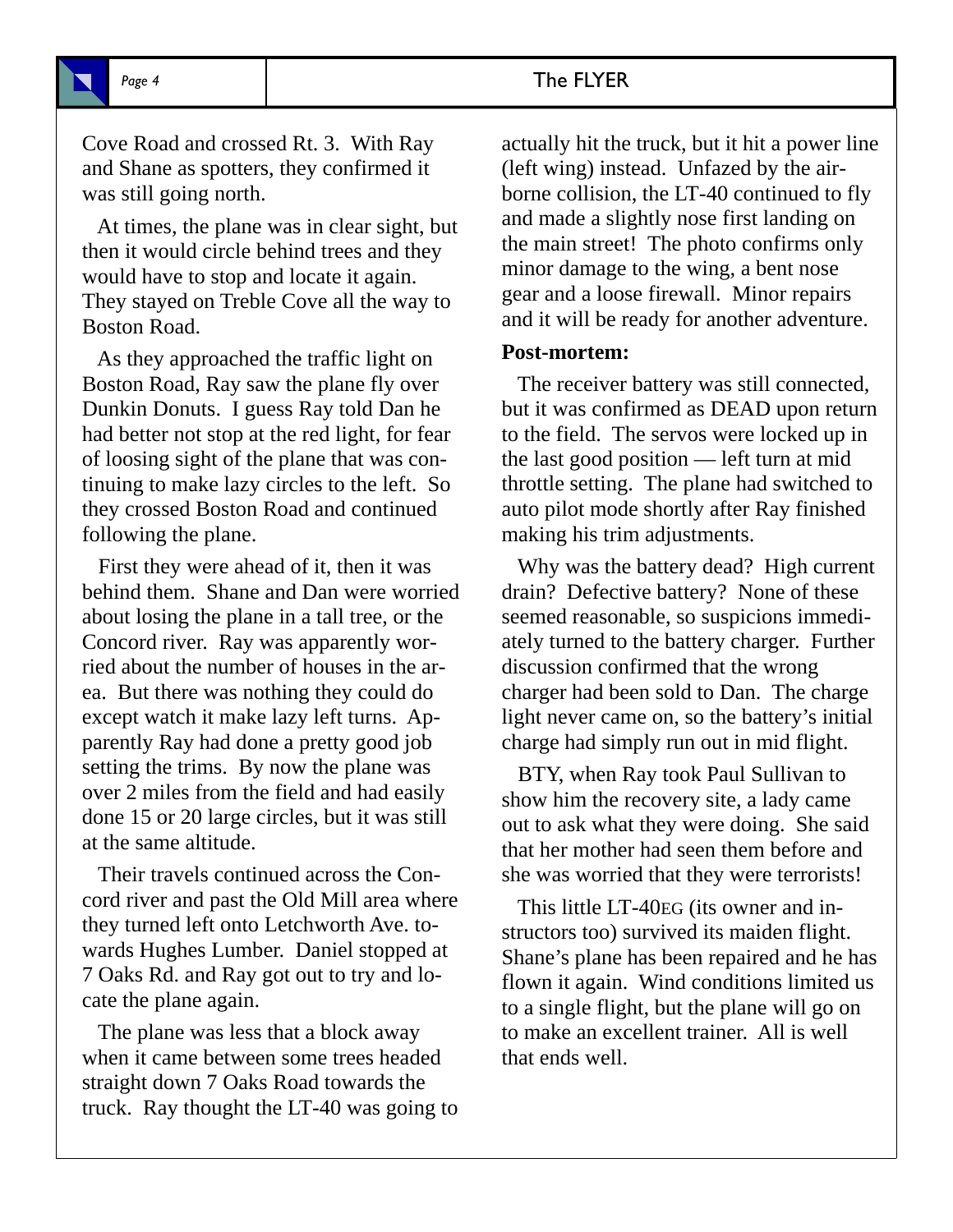#### **Shane's LT-40 Flight Path**

 This Google Map view shows the path that Shane's LT-40 took. The small circles suggest that the plane was doing left turns that were probably about 1/4 mile in diameter.

 The map shows how Treble Cove Road crossed from left to right over the center of the plane's travel north from the field.

 Trees along the road made it difficult to see the plane much of the time, but there are clear spots along the way where they could see it easily.

 One such location was near Dunkin Donuts where it was headed north, on the right side of the circle.

 Bob Prescott and Paul Sullivan had turned right onto River street after crossing Rt. 3. They had lost sight of the plane and thought it might be down that close to the field.

 As seen by the final landing spot, the plane made it over 3 miles away from the field. If the plane made thirty (30), 1/4 mile circles, then it actually flew about 20 miles before running out of fuel.



anding Site

3.2 Miles

日、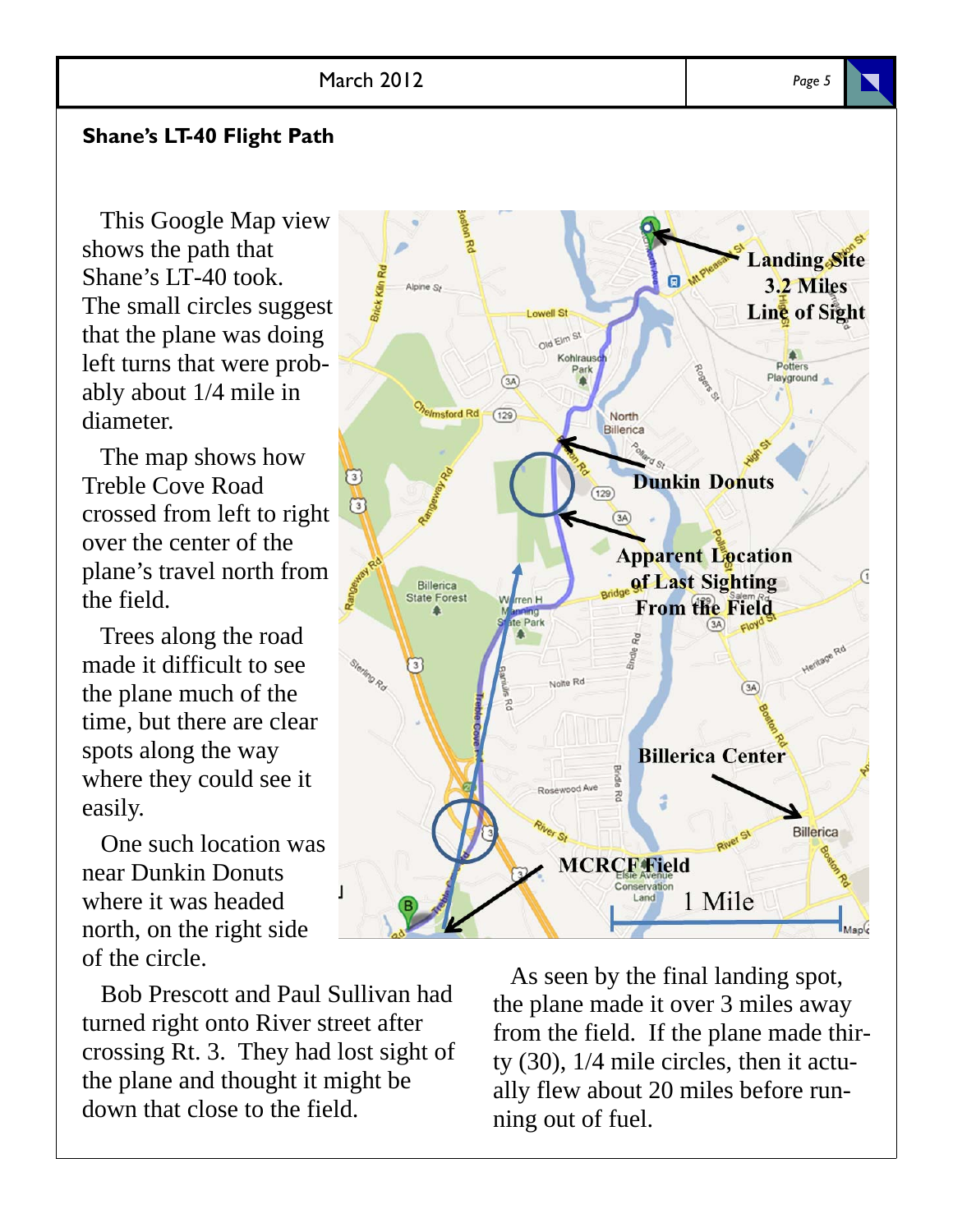#### Page 6 **The FLYER**

#### **Electric LT-40EG's First Flight**  *by Jim Orsborn*

 The new LT-40EG that Ray has been working on made its maiden flight on Tuesday, February 14th. I was at the field and Bob Prescott joined us to see how things went. The flight was uneventful; but it has helped us confirm many of the points that we've covered in the past few articles.

 Ray double and triple checked everything in preparation for the flight. We'd just finished recovering Shane's LT-40,



so everyone was a bit anxious about this new electric powered version.

 There was virtually no wind, so Ray took the southerly heading towards the parking lot. It was a straight rollout, about 1/3 down the runway, followed by a scale like climb to altitude. Ray had not used full power for the takeoff, but said he was going to full power during the left turn away from the runway. Things looked smooth and pretty normal. The only thing unusual was the absolutely quite flight.

 Ray performed a loop, but I noticed that the plane labored on the climb and sort of floated over the top. The next maneuver was a landing from the left side that was smooth and pretty normal. Ray maintained some throttle during the approach, and was

able to set the main gear down in the middle of the runway.

 Everything looked pretty good, so Ray decided to make a full power takeoff to the left, towards the tall pine. After getting settled in the pattern, Ray commented that the takeoff was a bit under powered and he had diverted to the right to avoid the tree.

 So with the maiden flight complete, I need to report on some technical aspects of the setup and performance. Ray had initially been told that he should put an E-Flite Power 60 in the plane. Before he installed this motor, Bob and I convinced him that a Power 52 would be more than enough power for the plane. During construction, the Power 52 resulted in a slight nose heavy CG, so the battery had to be moved inside the main cabin. We needed to know if this was the right motor or not.

 With a 12x6E prop on the motor, we determined that 1/2 throttle gave us 5,800 RPM and was drawing about 10 A from the battery. At full throttle, the prop was spinning at 8,100 RPM and the motor was drawing about 25 A. Considering that the motor is rated for 65 A; we were only getting about 400 watts of power at full throttle. Why were we so under powered, when we were using a big motor?

 The Power 52 motor has a Kv rating of 590. So with a 4S battery, this motor is going to try and spin a prop (any prop) at about 8500 RPM (e.g. 590 x 14.8). More power is available from the motor, but we'd have to go with a bigger 13" or 14" prop — probably not reasonable with the LT-40's typical ground clearance.

The baseline model with an OS .46AX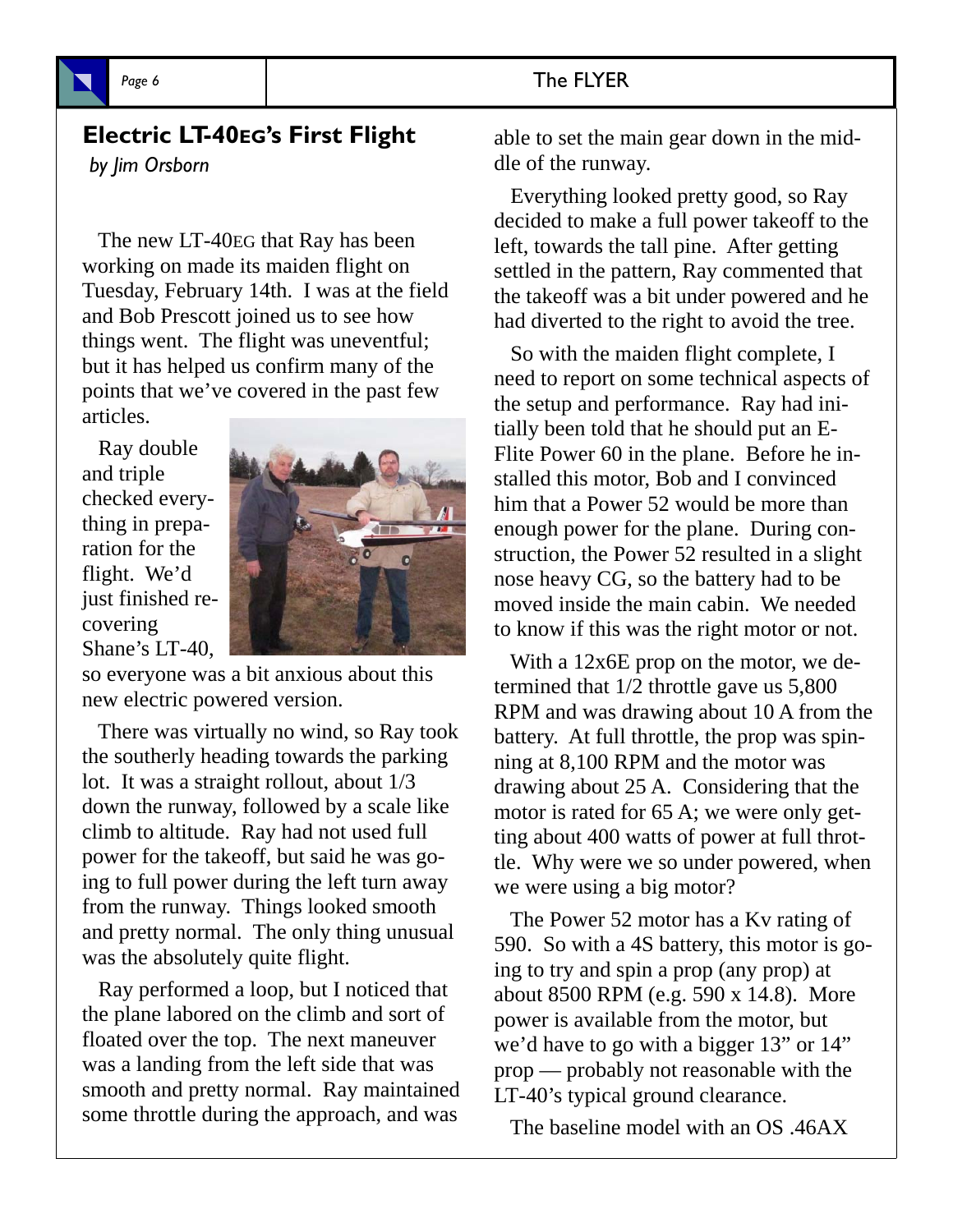will typically spin a 10x6 or 11x7 prop at about 10,000 RPM. The only way to get this higher RPM with an electric motor is to use a motor with a higher Kv rating.

 The Power 60 has an even lower, 400 Kv rating, so it will not help the situation. The Power 46 has a 670 Kv rating that is a bit better, but the Power 32 has a 770 Kv rating. It is also rated for up to 800 watts, so it is much more in line with our needs.

 A trip back to RC Buyers was in order to discuss our findings. Joe Marrone reviewed our findings and confirmed that a higher Kv rating was the direction to go. The Power 60, Power 52 and Power 46 were all ruled out as a suitable option for the LT-40EG. The Power 32 looks to be quite suitable, but we all decided to take a look at the Maxx Prod motor that Sig has recommended in their instruction manual.

 The Maxx Prod HC-3528 comes in either an 800 or a 1000 Kv model. Sig  $&$ Maxx Prod suggest using the 1000 Kv motor with a 3S battery, and the 800 Kv motor with a 4S battery. So we've got the HC-3528-800 motor on special order. The Sig instruction manual says that the Maxx Prod motor with a 4S battery will power a 10x6 prop and deliver performance similar to an OS .46 engine.

#### **What have we learned thus far?**

**CG:** Initial calculations were that the Power 52 and Power 46 would be nose heavy, unless the battery is located inside the main cabin — confirmed with the Power 52.

**AUG Wattage:** Calculations suggested that the LT-40 with a Power 52 would

come in at 6.5 Lb. (confirmed) and would need 470 to 530 watts to fly as a trainer. At 25 A, the 12x6E was giving us about 400 watts, but the plane felt like it was underpowered.

**Flight time:** At half throttle, we were drawing less than half the full power amperage. We still don't have a final configuration, but it looks like something around 200 watts is all that we need for gentle, trainer flight once we are airborne. 10 A on a 5000 mAh battery should give us 15 to 20 minute flights.

 What comes first, the motor or the prop? It looks like we might have to re-think the answer to this question. We've been looking at how to make a motor and battery choice first. But we ended up in a situation where we would have to use a totally unsuitable prop to get full power from the motor.

 Starting with the prop, we get a whole different perspective on the motor choice. Let's consider Bob's excel table with specs for the Cobra motors. Begin by sorting the motors by Kv rating. Scan the max current, wattage and recommended prop choices for motors with a Kv between 800 and 1000. The C-3515-14 stands out. Motor: Cobra C-3515-14

| 10x7E, 35 A, 515 watts |
|------------------------|
|                        |
|                        |

 This suggests that our 10x6 prop will be spinning at 12 to 13,000 RPM and draw 35A during takeoff — much like an OS .46 and will probably draw about 15 to 18A for cruise flight — should last 12 minutes with our 5000 mAh battery.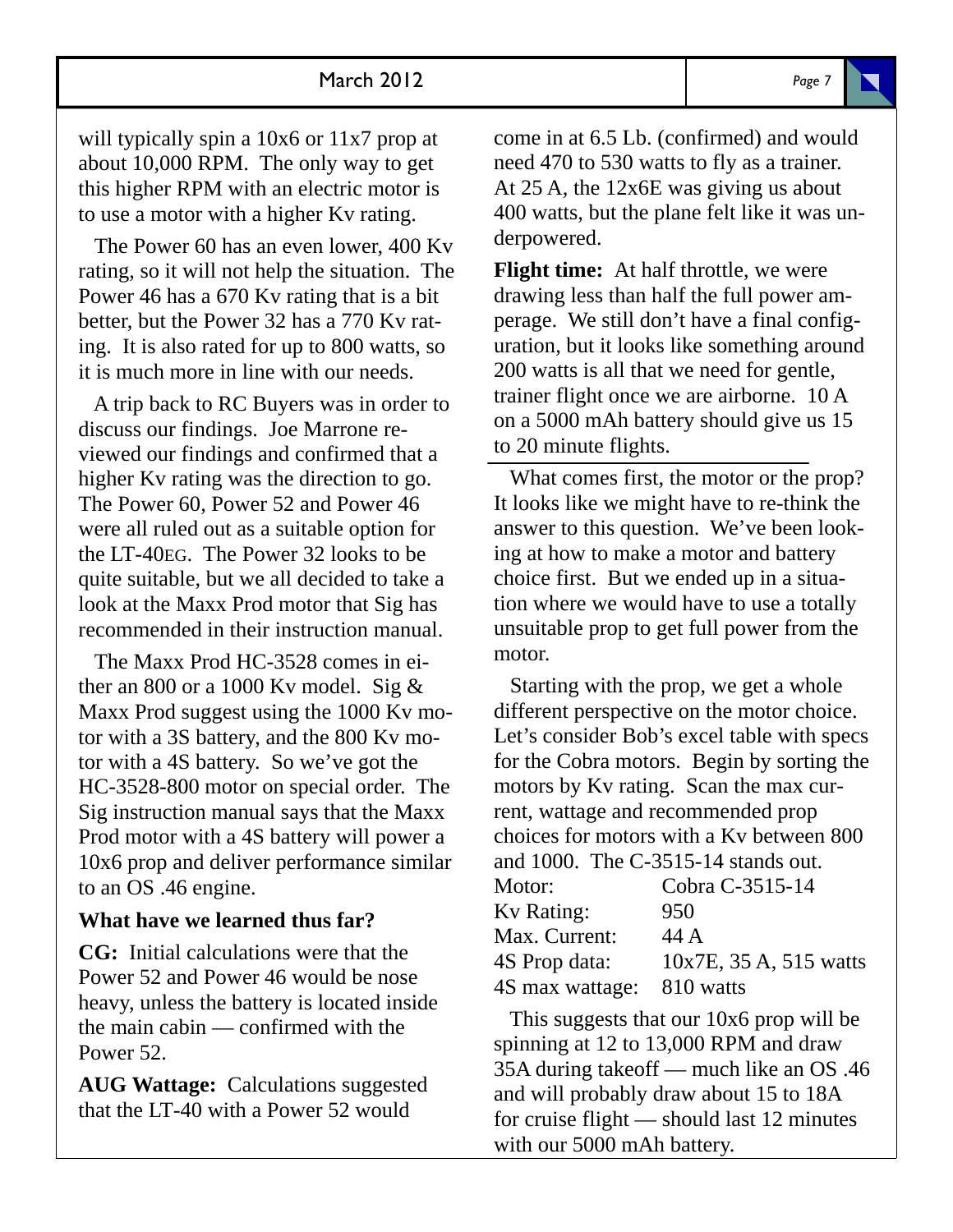

#### **LT-40 Ground Measurements**

#### *by Jim Orsborn*

 By now you already know that we have built a Sig LT-40EG and installed an electric motor. Sig recently introduced the redesigned LT-40 with an optional electric power configuration. Several new pilots have recently asked about electric power trainers, so we decided to try the conversion ourselves.

 Ground power measurements will help us understand the plane's flight performance and should provide information on how to adjust the configuration for better performance while still meeting our objective for a long flight duration.

#### **Ground Power Measurements**

| Motor w/    | Power 52 w/    | Power 52 w/    | Power 52 w/    |
|-------------|----------------|----------------|----------------|
| Prop        | $12 \times 6E$ | $12 \times 6E$ | $13 \times 8E$ |
| Date:       | Feb. 14th      | Feb. 19th      | Feb. 19th      |
| <b>RPM</b>  | 5.800          | 5.100          | 5.250          |
|             | 8,100          | 8,400          | 8,010          |
| Current (A) | 10             | 7.0            | 9.6            |
|             | 25             | 27.4           | 33.I           |
| Voltage (V) | 16.0 est.      | 16.4           | 16.1           |
|             | 16.0 est.      | 15.4           | 14.9           |
| Wattage (w) | 160 est.       | 113            | 153            |
|             | 400 est.       | 417            | 490            |

 To make these measurements, we installed a power meter (combination of voltage, current and wattage readings) between the LiPo battery and the speed control (ESC). We also used a tachometer to get RPM readings for the prop. To date, we've made three sets of readings that are recorded in the following table. Note that the first set of readings on Feb  $14<sup>th</sup>$  recorded only the current and RPM values.

 The first set of measurements confirmed that the LT-40 was flying with about 400

watts of power on its maiden flight. This would be under the estimated 500 watts that we predicted would be needed to mimic an OS .46 AX glow engine. The repeat measurements for the 12x6E prop confirmed the power and RPM readings seen earlier.

 To see how the motor would react to a different prop, Ray installed a larger, 13x6E prop and we repeated the measurements. With this bigger prop, the RPM numbers dropped slightly. The primary factors that control RPM are the applied voltage and the motor's Kv rating.

 The larger prop resulted in a 20% increase in both the 1/2 and full throttle current readings. The increased current allows the motor to maintain the same RPM for the bigger prop.

 The larger prop is now producing the required 500 watts that we predicted was needed to fly this model correctly. Ray will surely notice a difference in the two configurations when he gets a chance to flight test the new prop.

 The larger prop required that we raise the front nose gear to allow for adequate ground clearance. We've now had to move the battery into the main cabin and raise the nose gear in order to use the Power 52 motor.

#### **NOT FINISHED YET**.

Power measurements with the Maxx Prod motor.

Simplified motor selection process.

Construction notes and final cost summary.

*Jim*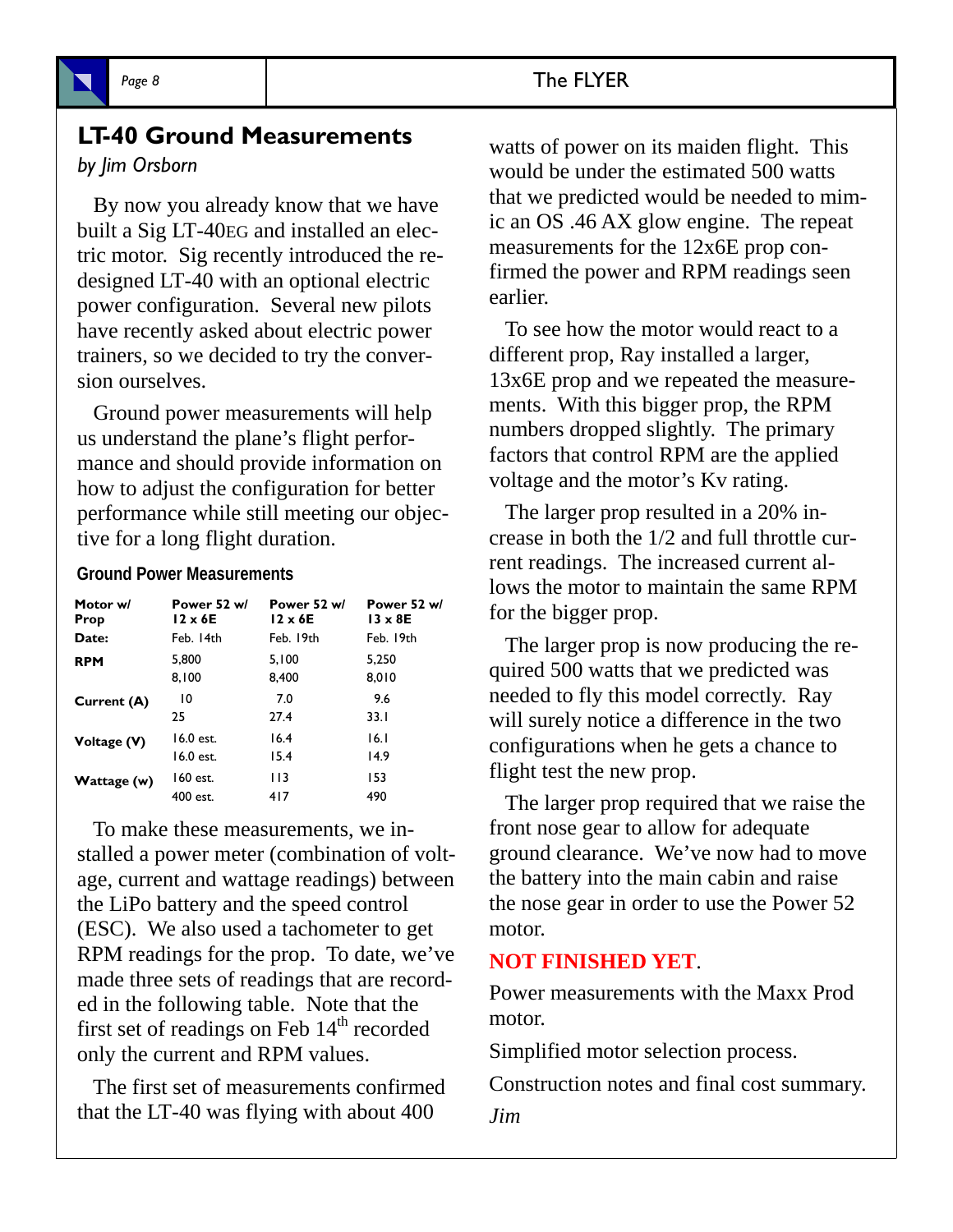### **President's Message (Cont.)**

lations for review and comment some time this spring. It should be noted that over 90,000 members wrote letters to their respective representatives in Government. It shows that this works so be prepared to help in the future if needed.

 The Recreation Committee, Friends of Billerica hosted an EXPO at the Billerica Elks February 12th. Our club sponsored a booth to promote interest in our hobby. The event was manned by Ray Capobianco, Dave Varrell, Jeff Ward, Paul Sullivan, and myself. We had two simulators running and supporting literature outlining club objectives and membership applications. The simulators were a big draw for kids of all ages and parents alike. We had a fair amount of interest and hopefully will realize a few new members as a result. Overall I think it went quite well and was worth the effort.

#### **Notes From The Field**

#### **Membership Renewals**:

 2011 Frequency Pins have expired. If you are flying at the field, you should be displaying a new, 2012 Frequency Pin. If you received a pin that does not have a red club stamp on it, then we don't have a record of you qualifying as a Solo Pilot. Please stop by the field and someone will explain how to get your pin stamped.

 It should be noted that the field is closed to vehicle access until further notice due to muddy conditions. The ruts caused by driving on the entrance areas are a lot of work to fix so please respect the signs that have been posted.

 Reminder….. Nobody is allowed to instruct training pilots except certified Club Instructors. This especially pertains to non-members looking to get into the hobby.

 The Web-site has been updated to reflect our new slate of Officers and Directors.

 Adam Harte was the winner of our monthly raffle last month. He won a nice Spektrum AR8000X (8-Channel) Receiver.

 I hope everyone will enjoy a great flying season.

 In closing I hope to see you at the Field. Good safe flying.

Thanks, Jerry Crowley, President MCRCF

#### **MCRCF Pilot Training:**

 Tuesday is still pilot Training night. Instructors are there to help; even experienced pilots.

#### **Soccer and Horse Corral:**

 Club rules strictly prohibit flying over these areas whenever there is an event. If the parking lot is active, avoid the area.